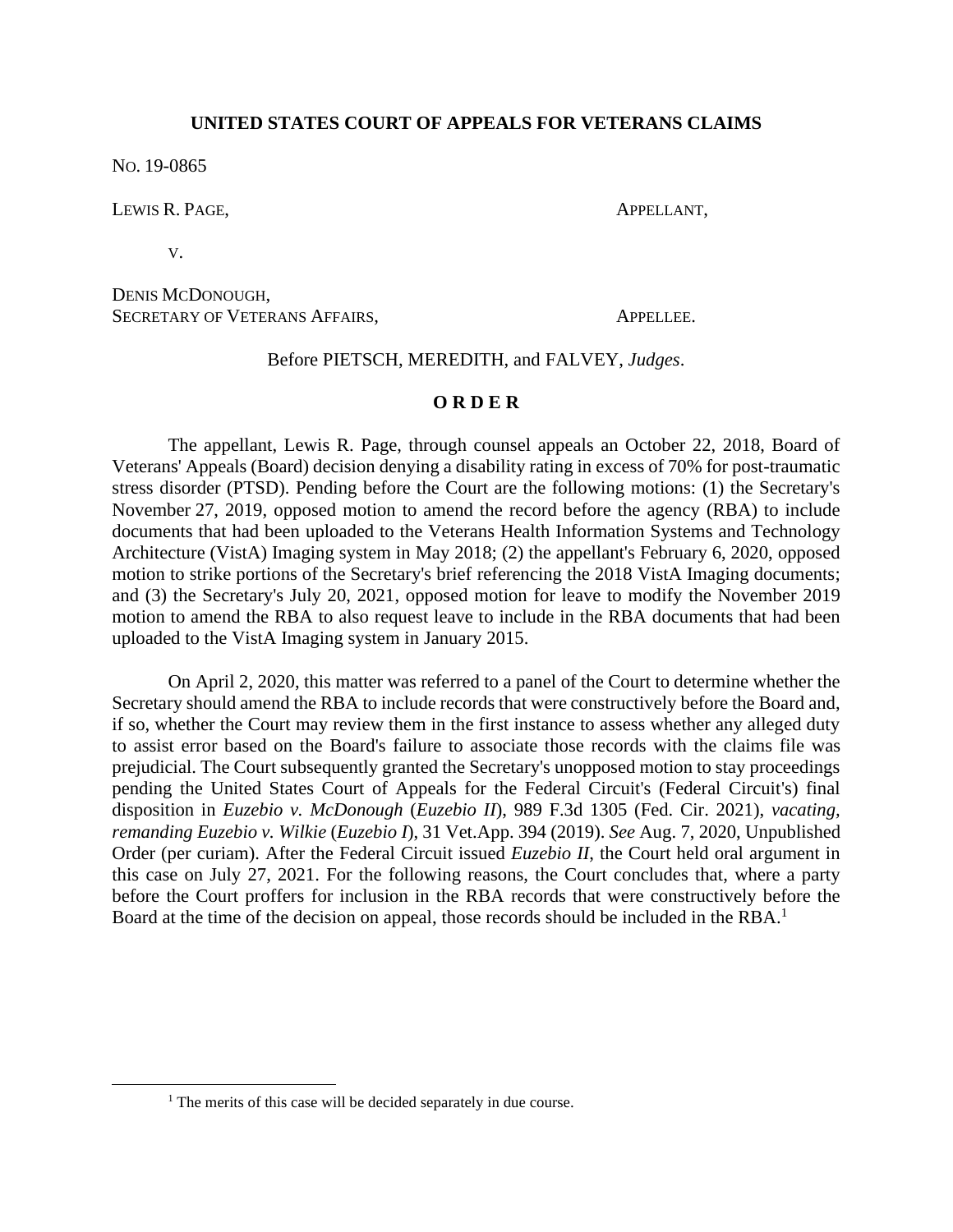# A. The Parties' Arguments<sup>2</sup>

In his opening brief, the appellant argues that there are references in the record of proceedings (ROP) to fee-basis treatment records that had been scanned into VistA, but because VistA records are not automatically included in the claims file, those records were "not before the Board as required." Appellant's Brief (Br.) at 5. He avers that, regardless of the relevance of those records, the Board should have remanded his claim, pursuant to its duty to assist, in order to obtain them. *Id.*

Prior to filing his responsive brief, the Secretary filed the November 2019 motion to amend the RBA, in which he seeks leave to include in the RBA the fee-basis records that had been scanned into VistA in 2018, and he attached to his motion copies of those records. Secretary's Nov. 27, 2019, Motion; Exhibit A. In support of his motion, the Secretary states that, after he served on the appellant a copy of the RBA, he "became aware that the RBA contains references to 'fee basis' treatment records that were received and scanned by VA, and predated the Board's decision on appeal, but do not appear in the RBA." *Id.* at 1. Relying on *Bell v. Derwinski*, 2 Vet.App. 611, 613 (1992) (per curiam order), 38 U.S.C. § 7261(b), and this Court's Rules of Practice and Procedure (Rules), the Secretary asserts that the VistA Imaging documents were constructively before the Board and, therefore, "are properly a part of the RBA" in order to ensure that the Court has "a complete record before it." Secretary's Nov. 27, 2019, Motion at 2-3.

In his merits brief, the Secretary then avers that, if the Court grants the motion to amend, "the Court will see that the treatment records [are] not pertinent to the claim before the Board," as the disputed records "present no pertinent information regarding [the appellant's] serviceconnected PTSD." Secretary's Br. at 11-13. The Secretary concludes that, "with the benefit of having been provided a copy of the [disputed] records that were within VA's possession, there can be no doubt that remand for it to be added to the claims file would be futile." *Id.* at 13-14.

Next, the appellant filed an opposition to the Secretary's motion to amend, countering that *Bell* does not require "that certain records constructively within the Secretary's knowledge must be made part of the record *before this Court*." Appellant's Dec. 11, 2019, Response at 1 (emphasis in original). Specifically, he contends that, where the Board has actual notice of the existence of records missing from the claims file, the Board errs in not obtaining and reviewing those records, and the Court *must* remand for the Board to do so. *Id.* at 2 (citing *Murincsak v. Derwinski*, 2 Vet.App. 363, 373 (1992)). This is so, he contends, because the Federal Circuit has made clear that this Court's review "'is limited to the record developed before the [regional office] and the Board,'" and the Court is "'prohibit[ed] . . . from making factual findings in the first instance.'" *Id.* at 3 (quoting *Kyhn v. Shinseki*, 716 F.3d 572, 575 (Fed. Cir. 2013)). He concludes that, after *Kyhn*, this Court's *Bell* decision "cannot mean that the Secretary can cure the Board's failure to satisfy its statutory duty to assist by presenting the Court [with] extra-record evidence." *Id.* at 4.

The appellant also filed a reply brief in which he argues that it "is always a duty to assist error when the Board fails to obtain VA medical records or records of treatment authorized by

<sup>&</sup>lt;sup>2</sup> Although the Court is today addressing only the three pending motions, the parties' arguments as to both the motions and the merits are set forth in order to provide context for the current dispute.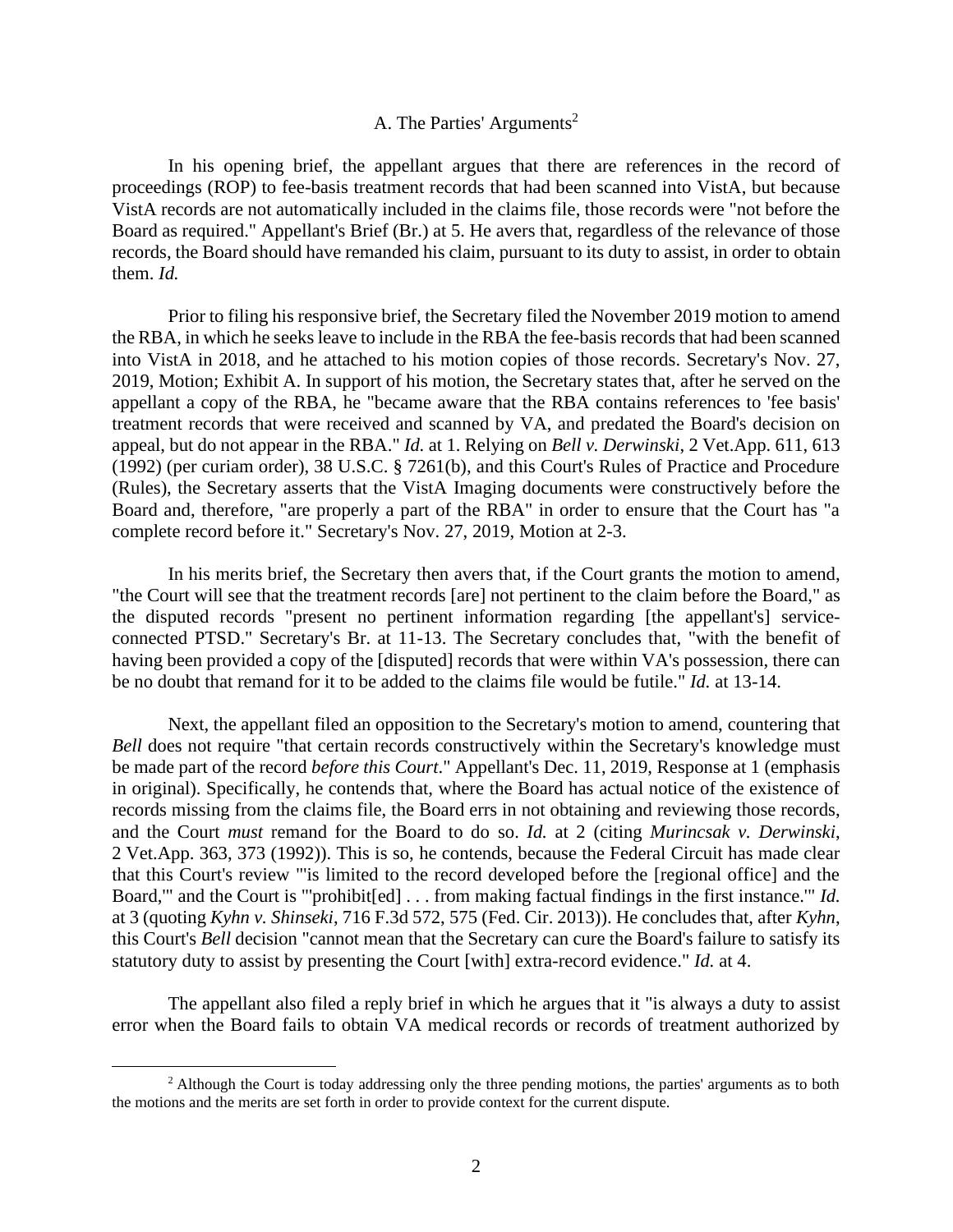VA," without the need to show that the records were relevant. Reply Br. at 5-6. Further, he maintains that the records the Secretary submitted to the Court are unintelligible and that they are incomplete because they do not include VistA records from January 2015. *Id.* at 7. Additionally, the appellant filed the February 2020 motion to strike from the Secretary's brief "all references to the content of the documents he filed with his Motion to Amend the RBA." Appellant's Motion to Strike at 5.

The Secretary opposed the motion to strike, noting that the appellant does not dispute that the VistA records were constructively of record, and arguing that *Bell* explicitly requires that records constructively before the Board be made part of the record before the Court. Secretary's Feb. 20, 2020, Response at 2-3. He continues to assert that remand for the Board to associate the records with the claims file is only required where the documents are relevant. *Id.* at 3-6. The Secretary further disputes the appellant's reliance on *Kyhn*, noting that that case involved records created after the Board decision on appeal, and were thus *not* before the Board, whereas the records at issue in this case were in VA's possession prior to the Board decision. *Id.* at 6.

Thereafter, the parties filed citations to supplemental authority pursuant to Rule 30(b). Specifically, the appellant advised the Court that the Federal Circuit's recent decision in *Tadlock v. McDonough*, 5 F.4th 1327 (Fed. Cir. 2021), is pertinent to his arguments that "the Court cannot determine in the first instance whether VA treatment records never reviewed by the Board warrant a change in the outcome of an appeal." Appellant's July 16, 2021, Citation of Supplemental Authority at 1. The Secretary, on the other hand, informed the Court that the Federal Circuit's opinion in *Euzebio II* "discussed the Court's authority to review extra-record evidence in the first instance." Secretary's July 19, 2021, Citation of Supplemental Authority at 1.

Finally, the Secretary filed the July 2021 motion in which he seeks to modify his November 2019 motion so as to also request leave to include in the RBA the January 2015 VistA records referenced in the appellant's reply brief. Secretary's July 20, 2021, Motion at 1. Those records are attached to the Secretary's motion. Attachment at 1-21. The appellant, for reasons outlined in his prior pleadings, opposes that motion. Appellant's Aug. 8, 2021, Response at 1.

Following receipt of the parties' merits pleadings, as well as the three pending motions and responses, the Court held oral argument on July 27, 2021. At oral argument, the appellant acknowledged that the disputed VistA Imaging documents were constructively before the Board. Oral Argument (OA) at 21:17-45, http://www.uscourts.cavc.gov/oral\_arguments\_audio.php. However, he continued to assert that the documents cannot be included in the record before this Court. OA at 27:12-29:02.<sup>3</sup>

<sup>&</sup>lt;sup>3</sup> At oral argument, counsel for the appellant asserted for the first time that amending the RBA to include the VistA Imaging documents is unfair because the Secretary intentionally withheld those records from the Board. OA at 1:33-58, 43:15-25. The appellant's counsel, however, did not offer any legal authority or record citations to support his implication that the Court should find improper conduct on the part of the Secretary. *See Coker v. Nicholson*, 19 Vet.App. 439, 442 (2006) (per curiam) ("The Court requires that an appellant plead with some particularity the allegation of error so that the Court is able to review and assess the validity of the appellant's arguments."), *vacated on other grounds sub nom. Coker v. Peake*, 310 F. App'x 371 (Fed. Cir. 2008) (per curiam order); *see also Locklear v. Nicholson*, 20 Vet.App. 410, 416 (2006) (Court unable to find error when arguments are undeveloped). And in any event, the Court has consistently discouraged parties from raising new arguments after the initial briefing. *See Carbino*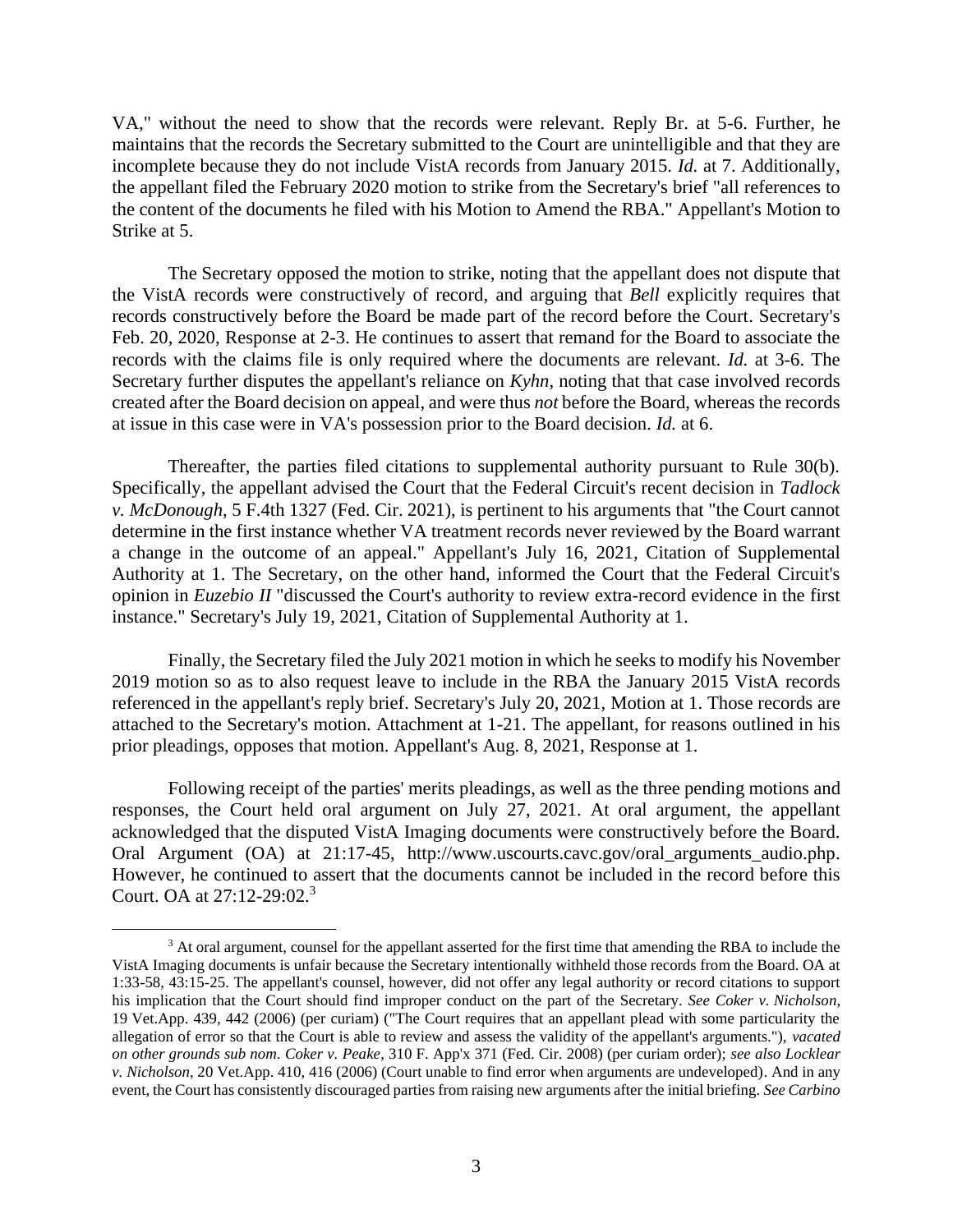#### B. Law

Pursuant to statute, "[r]eview in the Court shall be on the record of proceedings before the Secretary and the Board" and "[i]n no event shall findings of fact made by the Secretary or the Board . . . be subject to trial de novo by the Court." 38 U.S.C. §§ 7252(b), 7261(c); *see Rogozinski v. Derwinski*, 1 Vet.App. 19, 20 (1990). The Court's Rules, in turn, provide that the RBA must include "all materials that were contained in the claims file on the date the Board issued the decision from which the appeal was taken" and "any other material from the record before the Secretary and the Board relevant to the Board decision on appeal." U.S. VET. APP. R. 10(a)(1), (2).

In *Bell*, the Court addressed a dispute about "the content of the record on appeal"<sup>4</sup> that arose when the appellant sought to include copies of documents that were not contained in her VA claims file but had been generated by or submitted to VA prior to the Board decision on appeal. 2 Vet.App. at 612-13. The Court ultimately held that, where there is a dispute as to the content of the record and the documents proffered by the appellant were "within the Secretary's control and could reasonably be expected to be a part of the record," those records were "in contemplation of law, before the Secretary and the Board and should be included in the record." *Id.* at 613.

As pertinent to the arguments on appeal, the Federal Circuit in *Kyhn* subsequently addressed whether this Court erred in relying on affidavits generated after the Board decision on appeal to conclude that the presumption of regularity should be applied. 716 F.3d at 574. There, the Federal Circuit concluded that, because that evidence was not "in the record before the Board," it was "in contravention of the jurisdictional requirement that '[r]eview in the [Veterans] Court shall be on the record of proceedings before the Secretary and the Board.'" *Id.* at 575-76 (quoting 38 U.S.C. § 7252(b)). Additionally, the Federal Circuit determined that this Court had "erred by relying on the extra-record evidence to make a finding of fact in the first instance." *Id.* at 577.

More recently, the Federal Circuit reaffirmed the propriety of the constructive possession doctrine, albeit not in the context of a record dispute. *Euzebio II*, 989 F.3d at 1318-26. Specifically, the Federal Circuit explained that this "Court may, under certain circumstances, consider 'documents that were not literally before an [adjudicator] to be constructively part of a claimant's record.'" *Id.* at 1318 (quoting *Lang v. Wilkie*, 971 F.3d 1348, 1352-53 (Fed. Cir. 2020)). The Federal Circuit concluded that "[t]he correct standard for constructive possession, as articulated in

*v. Gober*, 10 Vet.App. 507, 511 (1997) (declining to review argument first raised in appellant's reply brief), *aff'd sub nom. Carbino v. West*, 168 F.3d 32, 34 (Fed. Cir. 1999) ("[I]mproper or late presentation of an issue or argument . . . ordinarily should not be considered."); *see also Untalan v. Nicholson*, 20 Vet.App. 467, 471 (2006); *Fugere v. Derwinski*, 1 Vet.App. 103, 105 (1990). Unlike other cases in which the Court has exercised its discretion to hear late-raised arguments, *see, e.g.*, *Crumlich v. Wilkie*, 31 Vet.App. 194, 202 (2019) (addressing a late-raised argument where "the Court was presented with a compelling allegation that the regulation VA ask[ed the Court] to apply conflict[ed] with the appellant's statutory rights and the Secretary's concessions appeared to confirm that allegation," and the Court thereafter obtained a written response from the Secretary), we decline to do so under the circumstances here.

<sup>4</sup> At the time of *Bell*, the Court's Rules required the Secretary to file with the Court and serve on the appellant a record on appeal (ROA) consisting of "a designation of all material in the record of proceedings before the Secretary and the Board which the Secretary considers relevant to the appeal." U.S. VET. APP. R. 10(a)-(b) (effective to Mar. 31, 2008). The appellant was then afforded an opportunity to counter-designate "any additional material before the Secretary and the Board which the appellant considers relevant to the appeal." *Id.*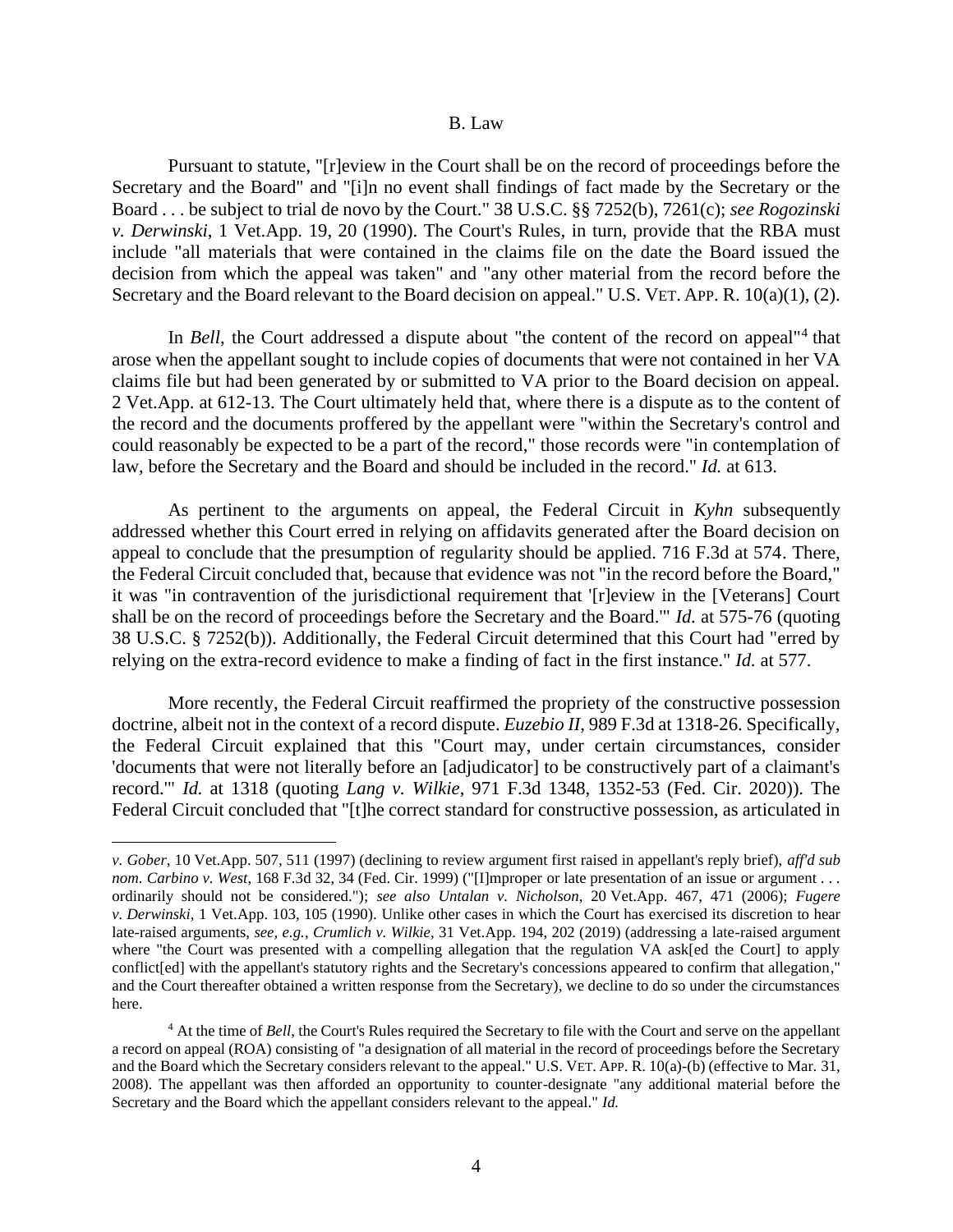*Bell* and later *Lang*, . . . is relevance and reasonableness." *Id.* at 1321. The Federal Circuit also noted that *Kyhn* does not "preclud<sup>[e]</sup> all consideration of 'extra<sup>[-</sup>]record evidence' in the course of [this Court's] review of Board decisions." *Id.* at 1323 (quoting *Euzebio I*, 31 Vet.App. at 400). The Federal Circuit explained that the prohibition against this Court finding facts "does not . . . preclude the Veterans Court from taking judicial notice of extra-record evidence . . . or in accordance with and in furtherance of its review of Board and VA decisions." *Id.* at 1323.

Finally, section 7261 provides that "the Court shall review the record of proceedings before the Secretary and the Board" and shall "take due account of the rule of prejudicial error." 38 U.S.C. § 7261(b)(2). The Supreme Court has held that the harmeless-error analysis applies to the Court's review of Board decisions. *Shinseki v. Sanders*, 556 U.S. 396, 409 (2009). The Federal Circuit recently addressed "to what extent [this Court] may make findings of fact in the course of considering whether an error of the Board . . . was prejudicial," *Tadlock*, 5 F.4th at 1330, and held that "[section] 7261(b)'s command that the Veterans Court 'give due account of the rule of prejudicial error' does not give it the right to make de novo findings of fact or otherwise resolve matters that are open to debate," *id.* at 1337.

### C. Discussion

Given the parties' arguments, resolving whether the documents at issue should be included in the record for purposes of proceedings before the Court requires the Court to address (1) whether the Court's constructive possession caselaw contemplates that documents proferred in the context of a record dispute should be included in the RBA if they were constructively in the record before the Board, and (2) if so, whether that caselaw has been abrogated by Federal Circuit precedents addressing limits on the Court's authority to review extrarecord evidence and resolve findings of fact in the first instance.

## *1. Constructive Possession Doctrine*

As an initial matter, the Court stresses that it is undisputed that the VistA Imaging documents at issue here were constructively before the Board. OA at 21:17-45; Secretary's Nov. 27, 2019, Motion at 2-3. The appellant nevertheless avers that the constructive possession doctrine established in *Bell* does not require "that certain records constructively within the Secretary's knowledge must be made part of the record *before this Court*." Appellant's Dec. 11, 2019, Response at 1 (emphasis in original).

However, that is in part the relief that *Bell* provided. As outlined above, *Bell* resolved "a dispute as to the content of the [ROA]." 2 Vet.App. at 612. Specifically, the Court held that certain items not actually contained in the record of proceedings before the Board were nonetheless "available to the [Board] as part of . . . records maintained by the VA," such that they were part of the record "before the Secretary and the Board" pursuant to section 7252(b). *Id.* at 612, 613. The Court concluded that, because the proffered documents were "within the Secretary's control and could reasonably be expected to be a part of the record 'before the Secretary and the Board,' such documents . . . should be included in the [ROA]." *Id.* at 613. Since then, the Court has issued numerous decisions applying *Bell* in resolving disputes as to the content of the record for purposes of proceedings before this Court. *See, e.g.*, *Blount v. West*, 11 Vet.App. 32, 33 (1998) (per curiam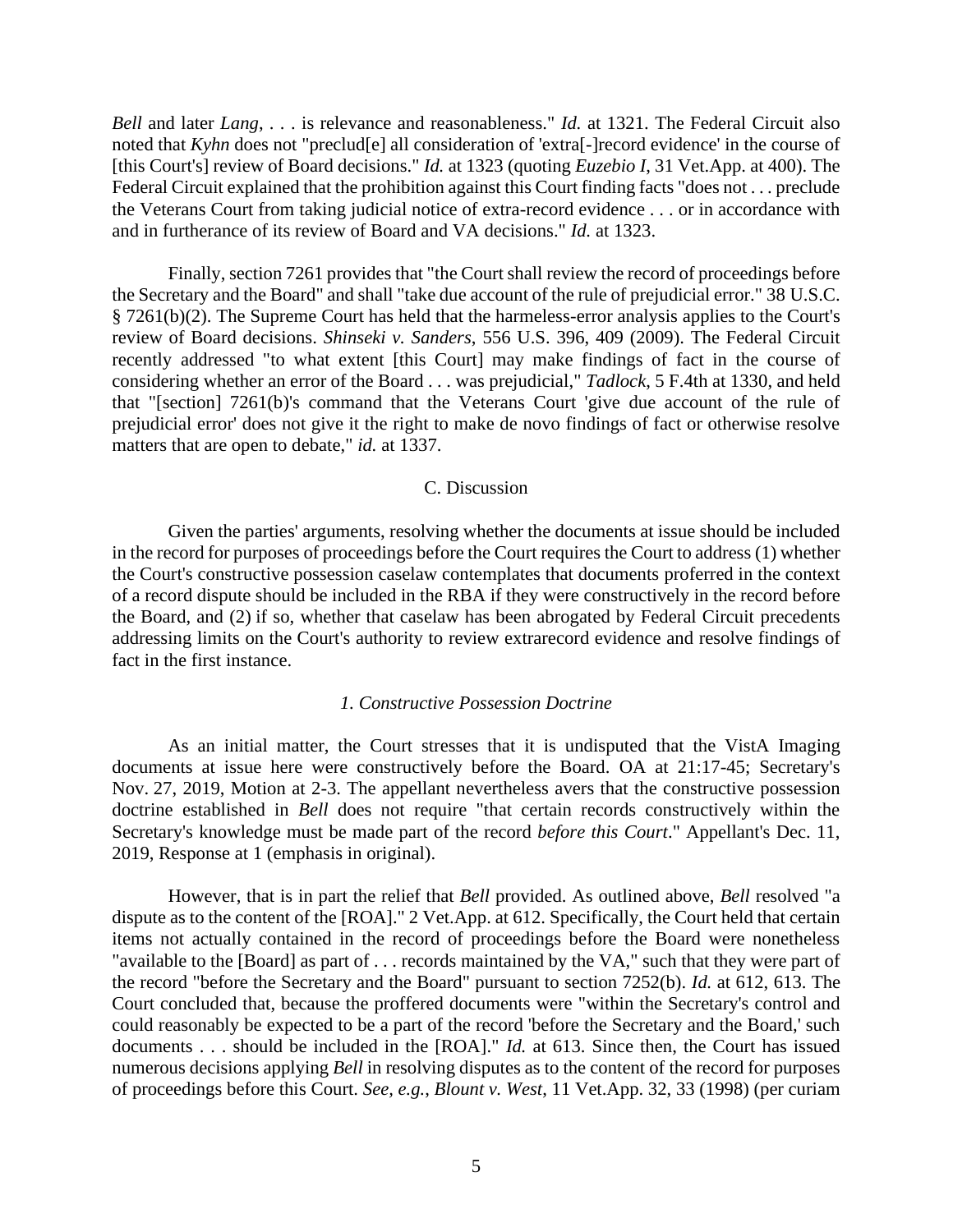order) (granting the appellant's motion to supplement the ROA with "two VA-generated, pre-[Board]-decision records"); *Simington v. Brown*, 9 Vet.App. 334, 335 (1996) (per curiam order) (addressing the Secretary's opposition to including in the ROA certain records proffered by the appellant and noting that the relevant documents should be "included in the ROA if they were in the Secretary's 'control' so as to charge him with either actual or constructive knowledge").

The appellant essentially contends that, rather than follow that caselaw, the Court should conclude that the Board's failure to obtain and consider the VistA Imaging records constitutes a violation of the duty to assist and that such an error cannot be cured or shown to be harmless by the Secretary's proffer of the extrarecord evidence. Appellant's Dec. 11, 2019, Response at 2-4; Appellant's Feb. 6, 2020, Motion at 2-5. In that regard, he contends that *Murincsak* supports the notion that, if the Board had *actual* notice of unobtained records, the appropriate recourse is to remand pursuant to the duty to assist rather than to include the records in the RBA pursuant to the constructive possession doctrine. Appellant's Dec. 11, 2019, Response at 2.

The Court is not persuaded that the instant record dispute is controlled by caselaw concerning the duty to assist. As for *Murincsak*, which was issued prior to *Bell*, the Court addressed on the merits whether VA violated the duty to assist by failing to obtain VA medical records of ongoing treatment. *Murincsak*, 2 Vet.App. at 372. In responding to the Secretary's argument that the duty to assist requires obtaining VA medical records only if VA personnel "have been informed of the existence and relevance" of those records, *id.*, the Court concluded that the Board "had actual notice of the possible existence and relevance of the veteran's ongoing treatment . . . sufficient to trigger the duty to assist . . . by acquiring and considering such records." *Id.* at 373. Although the Court also noted that the medical records "were not included in the [ROA], because they were not reviewed by the [Board] prior to the decision on appeal," *id.* at 372, and that the Court "need not reach the issue of whether the [Board] should be charged with constructive notice of all medical records in the possession of the VA under all circumstances," nothing in that opinion suggests that the Court was adjudicating a *dispute* as to the content of the record before the Court. *See R.A.V. v. City of St. Paul*, 505 U.S. 377, 386 n.5 (1992) ("It is of course contrary to all traditions of our jurisprudence to consider the law on this point conclusively resolved by broad language in cases where the issue was not presented or even envisioned."); *Adams v. Texas*, 448 U.S. 38, 45 n.3 (1980) ("We do not treat the question as foreclosed [by a prior opinion], however, because the issue was not explicitly raised in that case."); *see also McDaniel v. Sanchez*, 452 U.S. 130, 141 (1981) ("[D]ictum unnecessary to the decision in [a] case. . . . [is] not controlling in this case  $\ldots$ .").

On the other hand, *Sims v. West* is instructive in these circumsatnces. 11 Vet.App. 237 (1998) (per curiam order). There, the Court rejected the Secretary's contention that the appellant's counter-designated VA medical records need not be part of the ROA because they were not determinative of the claim on appeal. *Sims*, 11 Vet.App. at 238-39. The Court explained that "*Bell* does not state that only records that are determinative of a claim are to be in the ROA before this Court"; rather, the disputed documents "should be a part of the [ROA]" because they predated the Board decision, were generated by VA, and could reasonably be expected to be a part of the record before the Board and, "*if* they are determinative of the claim," then a merits remand is required. *Id.* at 238-39 (emphasis in original); *see Dunn v. West*, 11 Vet.App. 462, 466-67 (1998) (first concluding that relevant VA treatment records predating the Board decision were "constructively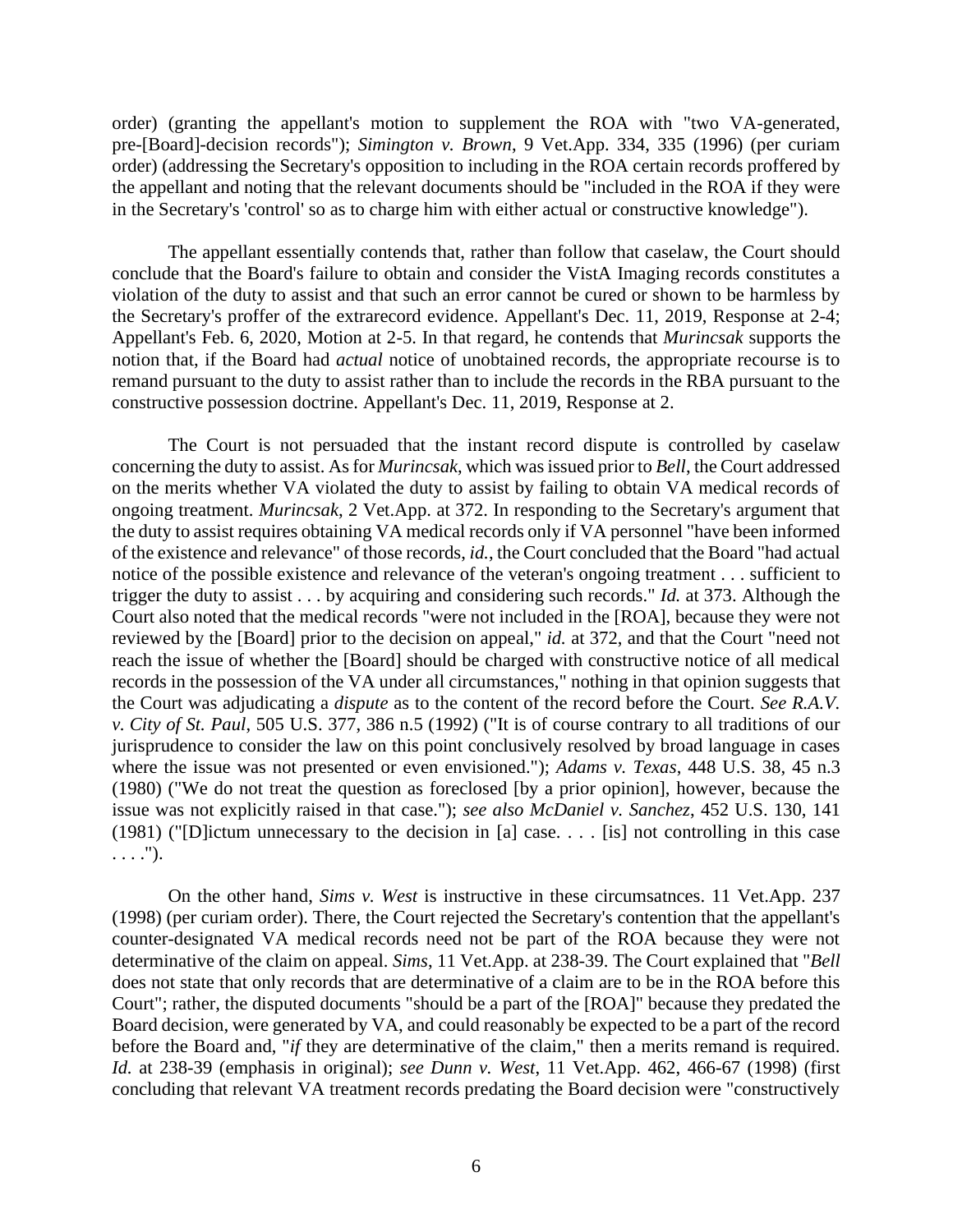part of the record on appeal," and then remanding because the Board failed to obtain and consider those documents). <sup>5</sup> Similarly here, the initial question before the Court is whether—in ruling on the Secretary's motion to amend the RBA—the VistA Imaging documents should be included in the RBA, not whether the records warrant remand.

In sum, if disputed documents proffered in the context of a record dispute were constructively before the Secretary and the Board, they should be included in the record for purposes of proceedings before this Court regardless of whether the records may warrant a remand.<sup>6</sup> Having reached that conclusion, the Court will next address the appellant's suggestion that, to the extent that our caselaw allows such documents to be included in the record before the Court, it has been abrogated by Federal Circuit precedents addressing limits on the Court's authority to review extrarecord evidence and resolve findings of fact in the first instance.

## *2.* Kyhn *and* Tadlock

As reflected above, the appellant asserts that *Kyhn* established a "bright-line rule" that this Court may not review "records possessed by the agency that the Board never saw" and that, after *Kyhn*, this Court's *Bell* decision "cannot mean that the Secretary can cure the Board's failure to satisfy its statutory duty to assist by presenting the Court [with] extra-record evidence." Appellant's Dec. 11, 2019, Response at 3, 4; *see* Appellant's Feb. 6, 2020, Motion at 4-5. He additionally avers that *Tadlock* is pertinent to the arguments that "the Court cannot determine in the first instance whether VA treatment records never reviewed by the Board warrant a change in the outcome of an appeal." Appellant's July 16, 2021, Citation of Supplemental Authority at 1. Given that these arguments are raised in the context of a record dispute, the appellant appears to contend that, because the Court cannot make initial factual findings based on extrarecord evidence in order to assess the merits of the appeal, that evidence must necessarily be excluded from the record before this Court. The appellant's arguments are not persuasive.

Even assuming that *Kyhn* could be read as broadly precluding this Court from reviewing any extrarecord evidence, that opinion does not address what impact, if any, such a holding would have on the constructive possession doctrine generally, nor does it address specifically whether records in *the Board's* constructive possession may be included in the record before this Court. 716 F.3d at 575-78. Indeed, the evidence at issue in *Kyhn* had been generated *after* the Board decision on appeal. *See id.* at 574. Moreover, in *Euzebio II*, the Federal Circuit expressly rejected that *Kyhn* created such a bright-line rule, holding that this Court may "tak[e] judicial notice of extra-record evidence that is 'generally known' or 'from sources whose accuracy cannot reasonably be questioned' . . . or in accordance with and in furtherance of its review of Board and VA decisions," 989 F.3d at 1323; *see id.* ("[T]he Veterans Court misreads our decision in *Kyhn* as precluding all consideration of 'extra[-]record evidence' in the course of [this Court's] review of Board decisions." (quoting *Euzebio I*, 31 Vet.App. at 400)). Similarly, the Federal Circuit rejected

<sup>&</sup>lt;sup>5</sup> The Court is not suggesting that the Court must generally consider whether unobtained documents should be made part of the RBA before addressing a duty to assist violation; rather, this discussion is limited to the circumstances present here, where a party proffers constructively possessed documents for inclusion in the record.

<sup>&</sup>lt;sup>6</sup> In light of this conclusion, the Court need not address the appellant's contention that, where the Board has *actual* notice of the unobtained documents, remand is warranted without first resolving the record dispute. Appellant's Dec. 11, 2019, Response at 2-3.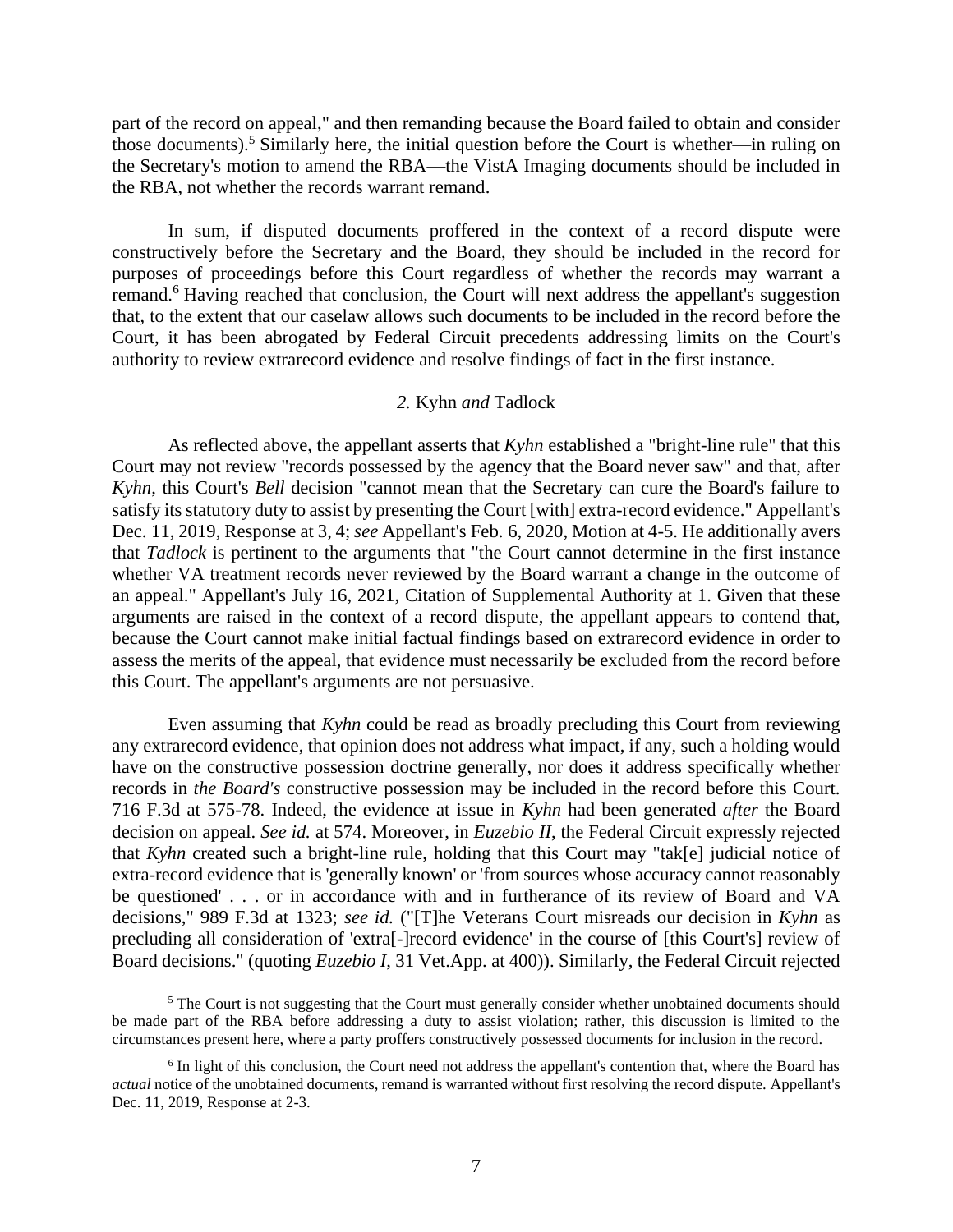the Government's contention that the constructive possession doctrine is contrary to section 7252(b) "because it construes 'the record of proceedings before the Secretary and the Board' to include documents that were not before VA adjudicators." *Id.* at 1321-22. Rather, as discussed above, *Euzebio II* explicitly upheld the constructive possession doctrine and concluded that *Bell* articulates the appropriate standard. *Id.* at 1321. Overall, nothing in *Euzebio II* supports the conclusion that the record for purposes of proceedings before this Court cannot contain documents constructively possessed by the Board.

Finally, *Tadlock*, in addressing whether this Court "may make findings of fact in the course of considering whether an error of the Board . . . was prejudicial," did not discuss the constructive possession doctrine or what may be included in the record before this Court. 5 F.4th at 1330. Although *Tadlock* held that "[section] 7261(b)'s command that the Veterans Court 'give due account of the rule of prejudicial error' does not give it the right to make de novo findings of fact or otherwise resolve matters that are open to debate," *id.* at 1337, the Federal Circuit also recognized that this Court "may affirm on a ground not considered by the Board . . . if it is clear that the factual basis for such conclusion is not open to debate and the Board on remand could not have reached any other determination," *id.* at 1336. *Tadlock* thus does not suggest that the Court must omit from the record before the Court evidence that the Board has not explicitly reviewed.

### D. Conclusion

After consideration of the parties' pleadings and oral argument, the Court holds that, where a party in the context of a record dispute proffers for inclusion in the RBA documents that were constructively before the Board, those records should be included in the RBA. Based on the appellant's concession that the VistA Imaging documents at issue here were constructively part of the record before the Board, the Court will grant the Secretary's motions and allow him to amend the RBA to include the January 2015 and May 2018 VistA Imaging documents.<sup>7</sup> Furthermore, because those documents are properly part of the RBA, the Court will deny the appellant's motion to strike portions of the Secretary's brief referencing those records. To the extent the appellant argues that the Court may not review these records in the first instance, those arguments pertain to the merits of the appeal and are separate considerations from what must be included in the RBA. *Cf. Bell*, 2 Vet.App. at 612-13; *Sims*, 11 Vet.App. at 239.

Upon consideration of the foregoing, it is

ORDERED that the Secretary's July 20, 2021, motion for leave to amend the November 27, 2019, motion is granted. It is further

ORDERED that the Secretary's amended November 27, 2019, motion to amend the RBA is granted. It is further

ORDERED that the appellant's February 6, 2020, motion to strike portions of the Secretary's brief is denied. It is further

<sup>7</sup> In light of this conclusion, the Court need not address whether section 7261(b)(2) or *Sanders* require that the record for purposes of proceedings before the Court include documents that were constructively before but not reviewed by the Board.